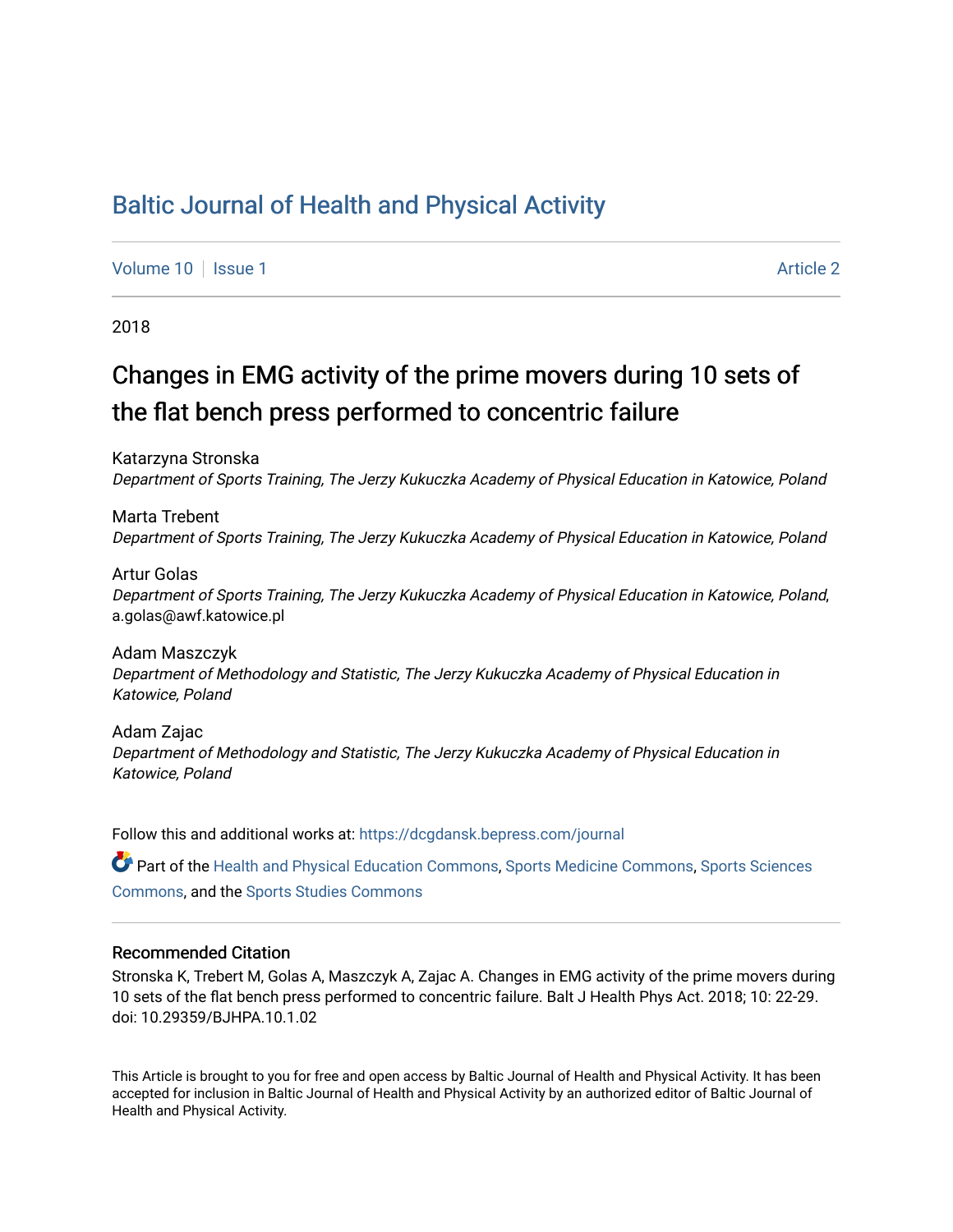**doi: 10.29359/BJHPA.10.1.02**

# **Changes in EMG activity of the prime movers during 10 sets of the flat bench press performed to concentric failure**

**Katarzyna Strońska<sup>1</sup> AEF, Marta Trebert<sup>1</sup> AE, Artur Gołaś<sup>1</sup> ADEG, Adam Maszczyk<sup>2</sup> CDEG, Adam Zając<sup>1</sup> DEFG**

**Authors' Contribution: A** Study Design **B** Data Collection **C** Statistical Analysis **D** Data Interpretation **E** Manuscript Preparation **F** Literature Search **G** Funds Collection

- <sup>1</sup> Department of Sports Training,
- The Jerzy Kukuczka Academy of Physical Education in Katowice, Poland
- 2 Department of Methodology and Statistic,

The Jerzy Kukuczka Academy of Physical Education in Katowice, Poland

| abstract                 |                                                                                                                                                                                                                                                                                                                                                                                                                                                                                                              |
|--------------------------|--------------------------------------------------------------------------------------------------------------------------------------------------------------------------------------------------------------------------------------------------------------------------------------------------------------------------------------------------------------------------------------------------------------------------------------------------------------------------------------------------------------|
| <b>Background:</b>       | The bench press (BP) is a complex exercise of the upper body in which great external loads<br>can be lifted, requiring high neuromuscular activity. Electromyography (EMG) is the study<br>of muscle function through the inquiry of the electrical signal the muscles emanate.                                                                                                                                                                                                                              |
| <b>Material/Methods:</b> | The aim of the present study was to analyze changes in the EMG activity of the prime<br>movers during 10 sets of the flat bench press. 10 male athletes representing different<br>sport disciplines, experienced in resistance training took part in the study.                                                                                                                                                                                                                                              |
| <b>Results:</b>          | In the first set all of the tested muscles increased their tension from the first 3 repetitions<br>to the last 3 repetitions. The tension of these muscles increased in successive repetitions<br>and reached significantly greater values in the last repetitions of the set. In the 10th final<br>set of the BP exercise protocol the athletes performed only 8-9 repetitions and the activity<br>of all studied muscles decreased significantly from the first 3 to the last 3 repetitions of the<br>set. |
| <b>Conclusions:</b>      | It seems that peripheral fatique limits the number of repetitions in the first set of the BP,<br>while central fatigue accumulates with each set, causing a very significant drop in the EMG<br>activity and the load lifted in the 10th, last set of the exercise protocol.                                                                                                                                                                                                                                 |
| Kev words:               | bench press, EMG activity, muscular fatigue, resistance exercise coefficient.                                                                                                                                                                                                                                                                                                                                                                                                                                |

| article details               |                                                                                                                                                                                                                                                                                                                                                                                                                                                                                                                                                                                                                                                                                                                                                                                                                                                               |
|-------------------------------|---------------------------------------------------------------------------------------------------------------------------------------------------------------------------------------------------------------------------------------------------------------------------------------------------------------------------------------------------------------------------------------------------------------------------------------------------------------------------------------------------------------------------------------------------------------------------------------------------------------------------------------------------------------------------------------------------------------------------------------------------------------------------------------------------------------------------------------------------------------|
|                               | Article statistics: Word count: 2,441; Tables: 3; Figures: 1; References: 24                                                                                                                                                                                                                                                                                                                                                                                                                                                                                                                                                                                                                                                                                                                                                                                  |
|                               | Received: February 2018; Accepted: March 2018; Published: March 2018                                                                                                                                                                                                                                                                                                                                                                                                                                                                                                                                                                                                                                                                                                                                                                                          |
| <b>Full-text PDF:</b>         | http://www.balticsportscience.com                                                                                                                                                                                                                                                                                                                                                                                                                                                                                                                                                                                                                                                                                                                                                                                                                             |
| Copyright                     | © Gdansk University of Physical Education and Sport, Poland                                                                                                                                                                                                                                                                                                                                                                                                                                                                                                                                                                                                                                                                                                                                                                                                   |
| Indexation:                   | Celdes, Clarivate Analytics Emerging Sources Citation Index (ESCI), CNKI Scholar (China National Knowledge<br>Infrastructure), CNPIEC, De Gruyter - IBR (International Bibliography of Reviews of Scholarly Literature in<br>the Humanities and Social Sciences), De Gruyter - IBZ (International Bibliography of Periodical Literature in<br>the Humanities and Social Sciences), DOAJ, EBSCO - Central & Eastern European Academic Source, EBSCO -<br>SPORTDiscus, EBSCO Discovery Service, Google Scholar, Index Copernicus, J-Gate, Naviga (Softweco, Primo<br>Central (ExLibris), ProQuest - Family Health, ProQuest - Health & Medical Complete, ProQuest - Illustrata: Health<br>Sciences, ProQuest - Nursing & Allied Health Source, Summon (Serials Solutions/ProQuest, TDOne (TDNet),<br>Ulrich's Periodicals Directory/ulrichsweb, WorldCat (OCLC) |
| <b>Funding:</b>               | This work was supported by the Ministry of Science and Higher Education of Poland under Grant NRSA3 03953<br>and NRSA4 040 54.                                                                                                                                                                                                                                                                                                                                                                                                                                                                                                                                                                                                                                                                                                                                |
| <b>Conflict of interests:</b> | Authors have declared that no competing interest exists.                                                                                                                                                                                                                                                                                                                                                                                                                                                                                                                                                                                                                                                                                                                                                                                                      |
| <b>Corresponding author:</b>  | Artur Gołaś Ph.D. Department of Sports Training, The Jerzy Kukuczka Academy of Physical Education in Katowice,<br>Poland; E-mail: a.golas@awf.katowice.pl                                                                                                                                                                                                                                                                                                                                                                                                                                                                                                                                                                                                                                                                                                     |
| <b>Open Access License:</b>   | This is an open access article distributed under the terms of the Creative Commons Attribution-Non-commercial<br>4.0 International (http://creativecommons.org/licenses/by-nc/4.0/), which permits use, distribution, and<br>reproduction in any medium, provided the original work is properly cited, the use is non-commercial and is<br>otherwise in compliance with the license.                                                                                                                                                                                                                                                                                                                                                                                                                                                                          |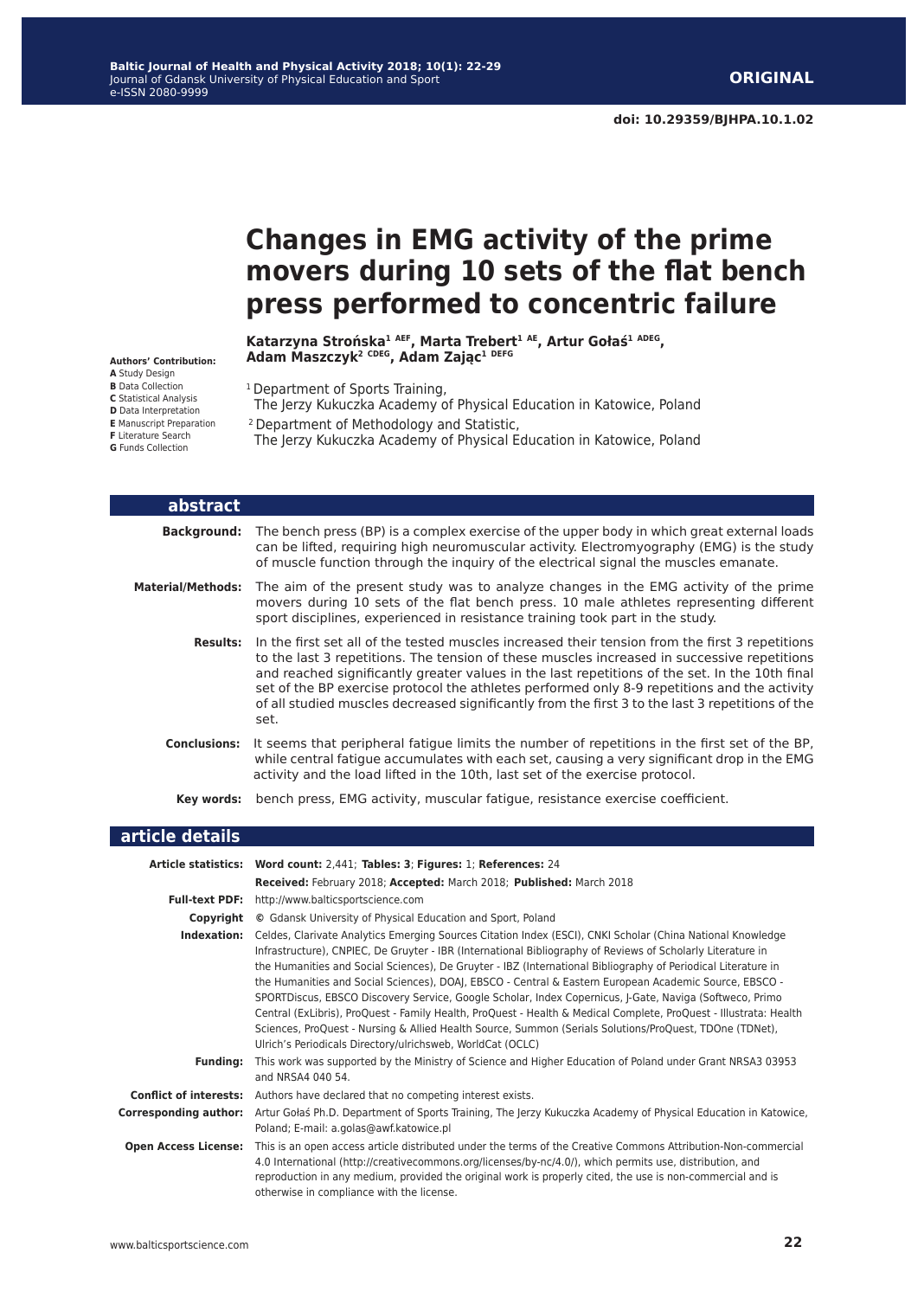## **introduction**

The Flat Bench Press (FBP) is one of the most popular strength exercises performed by athletes of both individual and team sports [1]. The BP is a complex exercise of the upper body in which great external loads can be lifted, requiring high neuromuscular activity. The bench press exercise plays an important role in recreational and professional training, including power lifting, in which this exercise is a competitive event [2]. BP performance is significantly influenced by the strength and power of several muscle groups and by proper technical execution of the movement [3]. This exercise is used in forming muscle strength and muscular power, hypertrophy and anaerobic endurance. Depending on anthropometric variables and movement technique, muscular activity patterns vary during the BP, yet most research confirms that three muscle groups are involved as prime movers in this exercise: pectoralis major (PM), anterior deltoid (AD) and triceps brachii (TB) [4]. The strategies set by the central nervous system to provide the performance required by the exercise are held constant throughout the exercise, but the tonic aspects of the central drive are increased to adapt to the progressive occurrence of the neuromuscular fatigue. Changes in tonic control as a result of muscular weakness and fatigue can cause changes in movement techniques. These changes may be related to a limited ability to control mechanical loads and mechanical energy transmission to joints and passive structures [5].

Electromyography (EMG) is the study of muscle function through the inquiry of the electrical signal the muscles emanate. It concerns the development, recording and analysis of myoelectric signals which are formed by physiological variations in the state of muscle fiber membranes [6]. Data collected from EMG analysis inform us if the muscle is active, if it is more or less active (in comparisons), when the muscle is on/off, how much the muscle is active and whether the muscle fatigues. EMG data addresses how much work or effort a particular muscle needs to share in a certain exercise or task. This is important in order to understand the effect of resistance exercises and reveal their character of being low, submaximal or maximal in demand. When targeting muscular hypertrophy or local strength endurance, fatigue plays a significant role in most adaptive changes. Training induced short-term fatigue is the preliminary condition for muscle growth and improvement in anaerobic endurance. The study of local muscle fatigue effects has two important applications. First, it can be used to identify weak muscles. Second, it can be used to evaluate the efficiency of strength training exercises [6]. Changes in performance in relation to the above-mentioned factors were carefully investigated in humans in response to different types of exercise [7]. Thus, declines in performance during resistance exercise are attributed to CNS, which integrates input from various body parts and is known as central fatigue. In case of resistance training, central fatigue is poorly investigated and recognized [8].

Analysis of muscular activity during the BP has been described extensively in the literature [9,10]. However, few, well controlled studies have examined changes in EMG activity of the prime movers during multiple sets of the flat bench press performed to concentric failure. Several studies have shown that rest intervals between sets have a significant effect on changes in muscular activity and the total volume of weight lifted in a training session [11,12,13].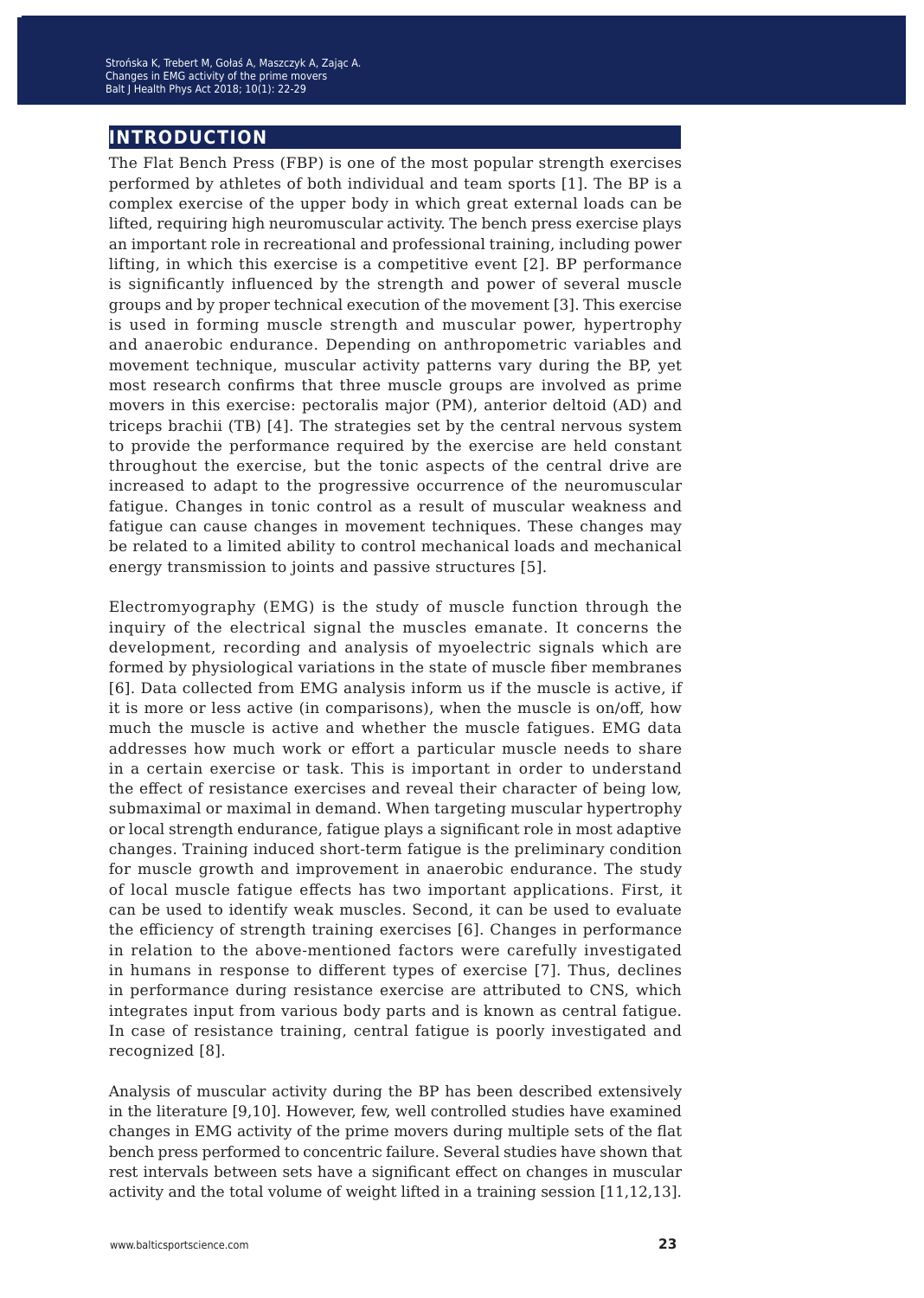It thus seems essential to control this variable (rest interval) during such experiments. Therefore, the aim of the present study was to analyze changes in EMG activity of the prime movers during 10 sets of the flat bench press performed to concentric failure with a load of 60% 1RM and 4 min rest intervals

## **material and methods**

### **participants**

Ten male athletes representing different sport disciplines, experienced in resistance training took part in the study. Their average age, body mass and body height equaled respectively 32  $\pm 4.6$  years, 86.3  $\pm 5.2$  kg. and 181.3  $\pm 4.2$ cm. Their average 1RM equaled 112.5 kg. The participants did not perform any additional resistance exercises for 72 hours prior to testing to avoid fatigue. All the subjects were informed verbally and in writing about the procedures, possible risks and benefits of the tests, and provided written consent before the commencement of the study. The study received approval of the Bioethics Committee at the Academy of Physical Education in Katowice, Poland (NRSA 404054).

#### **procedures**

A standardized warm-up protocol was used before the experimental exercise protocol began. The athletes performed a general warm-up (5 minutes) using a hand cycle ergometer (the heart rate of approximately 130 bpm) and several lower and upper body resistance exercises. The specific part of the warmup consisted of three bench press sets with the load adjusted accordingly to perform 15, 10 and 5 repetitions. One week before the main experimental session took place, all of the athletes taking part in the study were evaluated for the 1 RM flat bench press. The determination was performed according to the protocol proposed by Tillar & Saeterbakken (2014). After the warm up, and 10 minutes before the start of the experimental exercise protocol, 2–3 s tests of isometric exercise were performed in order to normalize electromyographic records according to the SENIAM procedure [14]. The normalization procedure was conducted for each side of the body separately. Analysis was based on the peak activity during the bench press (both from the eccentric and concentric phases). Afterwards, each study participant performed 10 sets of the flat bench press, with a load of 60% 1RM, each to voluntary concentric muscular failure with the rest intervals of 4 minutes between the sets. The bench press exercise protocol was performed with an Eleiko Olympic bar and plates. A competition bench was used, and 2 experienced spotters assisted the tested subjects. Each athlete performed 10 sets of the bench press witch a load of 60% 1RM until concentric failure. Changes in the peak muscle activity (average value of 3 repetitions) for the four considered muscles (PM, AD, TBlateral and TBlong) during the eccentric and concentric phases of the flat BP were analyzed during the first and the last 3 repetitions of the 1st and 10th set. The sum of peak muscle activities of all the studied muscles was used to create the Total Strength Activity Index (TSAI, %). This index informed about the input of particular muscles into the total muscle activity generated to overcome a particular resistance. The total volume of work was calculated for each athlete in particular sets and in the whole exercise protocol, multiplying the resistance by the number of repetitions in each set and by the number of sets [10]. Changes in the EMG activity and in the amount of lifted weight in particular sets would reflect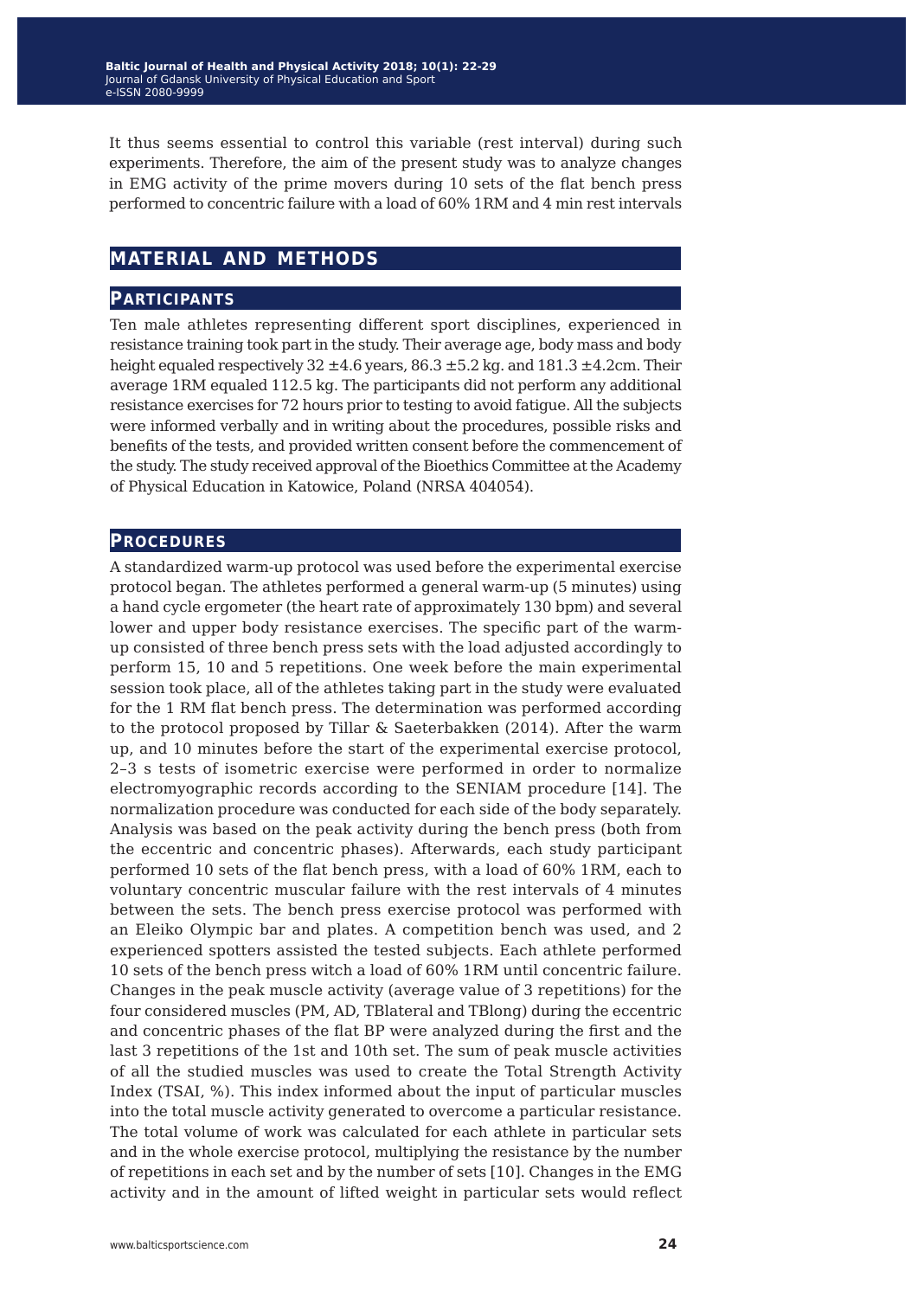muscular fatigue. The research was performed in the Strength & Power Laboratory at the Academy of Physical education in Katowice, Poland.

The athletes taking part in the study were familiarized with the procedures, possible benefits and side effects of the research, signing consent for participation before the commencement of the study. The study received approval of the Bioethics Committee at the Academy of Physical Education in Katowice, Poland No. 5/2015.

#### **electromyography**

An eight-channel Noraxon TeleMyo 2400 system (Noraxon USA Inc., Scottsdale, AZ; 1500Hz) was used for recording and analysis of biopotentials from the muscles. The activity was recorded for four muscles: PM, AD, TBlateral and TBlong. Before placing gel-coated self-adhesive electrodes (Dri-Stick Silver circular sEMG Electrodes AE-131, NeuroDyne Medical, USA), the skin was shaved, abraded and washed with alcohol. The electrodes (11 mm contact diameter and a 2 cm center-to-center distance) were placed along the presumed direction of the underlying muscle fiber according to the recommendations by SENIAM [15]. The EMG signals were sampled at a rate of 1000 Hz. Signals were band pass filtered with a cut off frequency of 8 Hz and 450 Hz, after which the root-mean-square (RMS) was calculated. Following standard procedures, all the electrodes were located on the right side of the participant, regardless of whether this was the dominant side or not. The grounding electrode was placed on the connection with the triceps brachii muscle. Video recording was used for identification of the beginning and completion of the movement.

#### **Staticstical analysis**

Shapiro-Wilk, Levene and Mauchly´s tests were used in order to verify the normality, homogeneity and sphericity of the sample's data variances, respectively. Verifications of the differences between the analyzed total volumes and values of tensions of individual muscles between the first 3 repetitions and the last 3 repetitions in Bench Press were carried out using ANOVA with repeated measures. Effect sizes (Cohen's *d*) were reported for results, where appropriate. Parametric effect sizes were defined as large for *d* > 0.8, as moderate for between 0.8 and 0.5, and as small for *d* < 0.5 [2, 16, 17]. Statistical significance was set at *p* < 0.05. All statistical analyses were performed using Statistica 9.1 and Microsoft Office, and presented as means with standard deviations.

#### **results**

Changes in the volume of the load lifted in particular sets of the bench press are presented in Figure 1. Table 1 presents changes in muscle activity during the BP exercise protocol between the first 3 and the last 3 repetitions in the 1st and 10th set of the flat bench press performed to concentric failure.

The repeated measures ANOVA (Table 2) for values of individual muscle tensions between the first 3 and the last 3 repetitions in the 1st set of bench press revealed statistically significant differences for anterior deltoid ( $p = 0.001$ ;  $d = 0.601$ , pectoralis major ( $p = 0.002$ ;  $d = 0.486$ ), the long head of triceps brachii (*p* = 0.002; 0.465).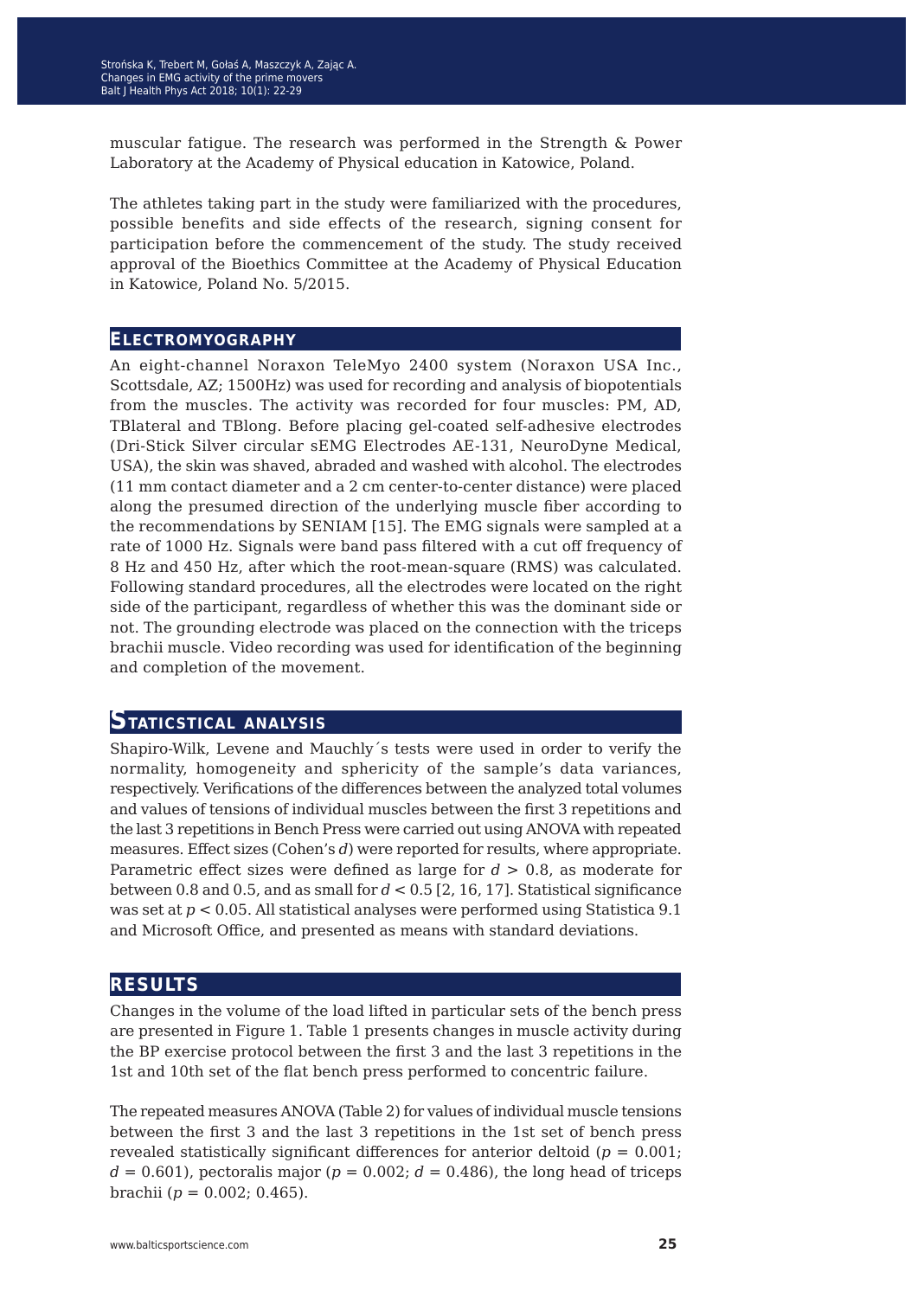

**Fig. 1.** Changes in volume of the load lifted in particular sets of the bench press exercise protocol

|  |  |  |  |  |  | <b>Table 1.</b> Changes in muscle activity during the bench press exercise protocol between the first |  |
|--|--|--|--|--|--|-------------------------------------------------------------------------------------------------------|--|
|  |  |  |  |  |  | 3 and the last 3 repetitions of the 1st and 10th set of the flat BP performed to concentric failure   |  |

| Muscles                         | First 3 |    |  |         |    | reps. Last 3 reps. First 3 reps. Last 3 |    |    |     |          |       | reps. |
|---------------------------------|---------|----|--|---------|----|-----------------------------------------|----|----|-----|----------|-------|-------|
|                                 |         |    |  | 1st set |    |                                         |    |    |     | 10th set |       |       |
| Anterior deltoid                |         | 30 |  |         | 57 |                                         |    | 77 |     |          | $-10$ |       |
| Pectoralis major                | 18      |    |  | 30      |    |                                         |    | 97 |     |          | $-80$ |       |
| Lateral head of triceps brachii | 51      |    |  | 53      |    |                                         | 28 |    | -93 |          |       |       |
| Long head of triceps brachii    |         | 13 |  |         | 27 |                                         |    | 41 |     |          | $-15$ |       |

Table 2. The analysis of variance for individual muscle tensions between the first 3 and last 3 repetitions in the bench press in the 1st set of the BP exercise protocol

| <b>Muscles</b>                  | d     | Ŋ        |        |
|---------------------------------|-------|----------|--------|
| Anterior deltoid                | 0.601 | $0.001*$ | 12.124 |
| Pectoralis major                | 0.486 | $0.002*$ | 8.241  |
| Lateral head of triceps brachii | 0.116 | 0.213    | 0.039  |
| Long head of triceps brachii    | 0.465 | $0.002*$ | 7.141  |

\* statistically significant values

**Table 3.** The analysis of variance for individual muscle tensions between the first 3 and last 3 repetitions in the 10th set of the BP exercise protocol

| <b>Muscles</b>                  | d     | p        |         |
|---------------------------------|-------|----------|---------|
| Anterior deltoid                | 0.618 | $0.001*$ | 18.534  |
| Pectoralis major                | 0.884 | $0.001*$ | 102.701 |
| Lateral head of triceps brachii | 0.874 | $0.001*$ | 88.034  |
| Long head of triceps brachii    | 0.587 | $0.001*$ | 12.678  |

\* statistically significant values

The repeated measures ANOVA (Table 3) for values of individual muscle tensions between the first 3 and the last 3 repetitions in the 10th set of BP exercise protocol revealed statistically significant differences for anterior deltoid ( $p = 0.001$ ;  $d = 0.618$ ), pectoralis major ( $p = 0.001$ ;  $d = 0.884$ ), the lateral head of triceps brachii ( $p = 0.001$ ;  $d = 0.874$ ), and the long head of triceps brachii ( $p = 0.001$ ;  $d = 0.587$ ).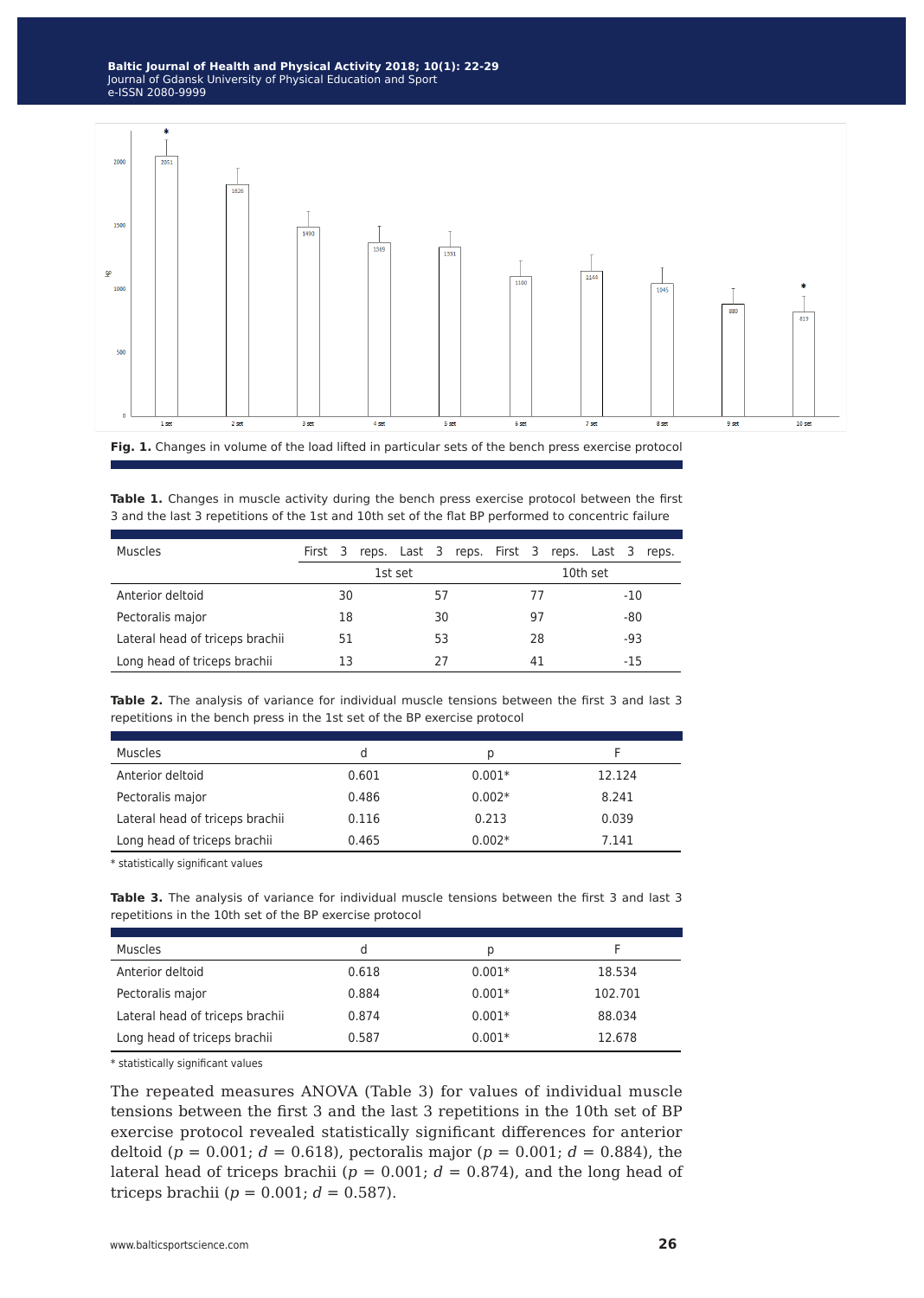## **discussion**

Resistance training has been recognized as an essential component of conditioning for athletes of different sport disciplines. Depending on the prescribed variables, resistance training can increase maximal strength, hypertrophy, power or muscular endurance. These variables include exercise choice and order, load or intensity, number of sets and repetitions, and rest intervals between sets and exercises [13, 18, 19]. The above mentioned variables can be manipulated by the coach to induce specific adaptive changes necessary for particular athletes [20, 21]. Numerous sports disciplines require a high level of local muscular endurance. These include combat sports, swimming, rowing, speed skating and cycling. Training for the improvement in muscular endurance requires the performance of multi-set resistance exercises with a low to moderate load (30–60% 1RM) and many repetitions (15–40) in a single set, often to concentric or eccentric failure. During such exhaustive training procedures, athletes face with fatigue. Fatigue in resistance exercises is expressed by decreased excitability and contractibility of the muscles during successive repetitions. Fatigue may involve central – CNS, [22] and/or peripheral sites [23]. Peripheral fatigue appears when depletion of energy stores occurs, accumulation of by-products or impairment of muscle contractile mechanism is attained in response to resistance exercise. Changes in performance in relation to the above-mentioned factors were carefully investigated in humans in response to different types of exercise, yet they cannot be fully explained by peripheral fatigue [7]. Declines in performance during exercise are also attributed to the CNS, which integrates input from various body parts and is known as central fatigue. In case of resistance training, central fatigue is poorly investigated and recognized [8].

Muscular fatigue in resistance exercises can be studied by biochemical and physiological markers or through analyses of the level and duration of bioelectrical muscle activity [24]. When the load on muscles increases, the engagement of motor units and the frequency of stimulation must also increase in order to reach the necessary muscle tension [24]. During the bench press, the activity of the pectoralis major (PM), anterior deltoid (AD) and triceps brachii (TB) increase along with the load and the speed of movement [24]. Changes in EMG activity of the prime movers are insufficiently investigated in resistance exercises with a constant external load performed to concentric failure, what justifies the conducted research.

This study attempted to evaluate changes in EMG activity of the prime movers during 10 sets of the flat bench press, each performed to concentric failure. We compared EMG activity of each muscle separately and their total activity between the first and the last 3 repetitions of the 1st and the 10th set. Our study was unique as we tested experienced strength trained athletes and we induced extreme fatigue in the muscles through the 10 sets of the bench press performed to concentric failure. We hypothesized that different mechanisms would be involved in fatigue during the first and the last set of the BP exercise, which would be reflected in changes of EMG activity and in a significant drop in the total weight lifted in particular sets.

We observed a gradual and significant decrease in the number of repetitions and the amount of weight lifted in successive sets of the BP exercise protocol. The total value decreased almost threefold from the 1st to 10th set of the exercise protocol, which indicated the presence of systematic fatigue. In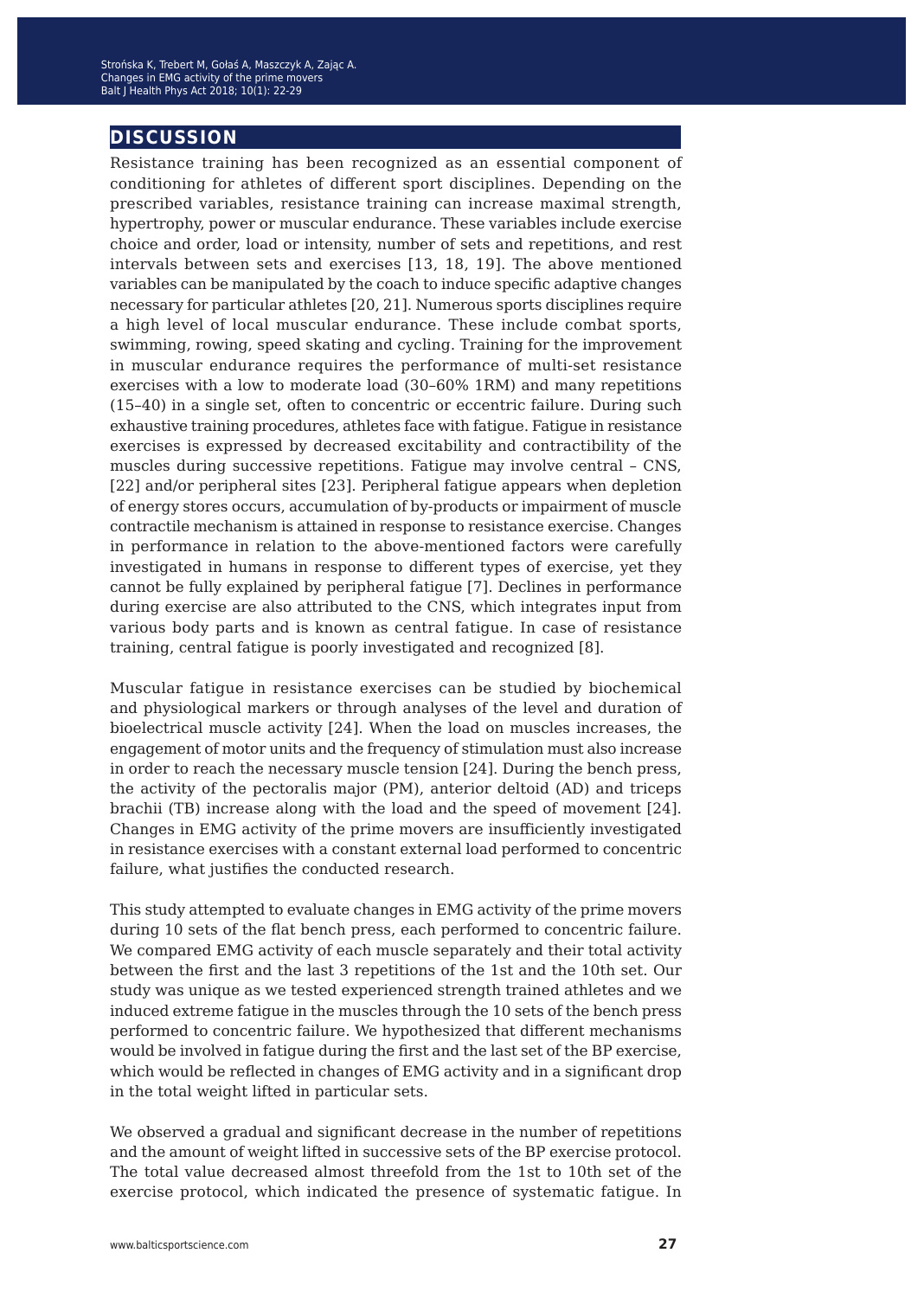the first set, the athletes performed approximately 24–25 repetitions and all of the tested muscles increased their tension from the first 3 repetitions to the last 3 repetitions. Because the applied load equaled only 60% 1RM, the muscle tension in the prime movers was rather low in the first 3 repetitions. The tension of these muscles increased in successive repetitions and reached significantly greater values in the last repetitions of the set, when the CNS had to increase its firing frequency in order to overcome the load under circumstances of progressive peripheral fatigue [23]. In the 10th final set of the BP exercise protocol the athletes performed only 8–9 repetitions, and the muscle activity of all studied muscles decreased significantly from the first 3 to the last 3 repetitions of the set. The limited number of repetitions performed in the last set, and the inability to increase tension in successive repetitions can be explained by fatigue of the CNS [8].

### **conclusions**

The multi-set resistance exercises performed with a moderate load (60% 1RM) to concentric failure may result in considerable acute fatigue of a central and a peripheral origin. The reduced electrical activity in the muscles accompanied by an accumulation of blood lactate led to marked decreases in strength. It seems that peripheral fatigue limits the number of repetitions in the first set of the BP, while central fatigue accumulates with each set, causing a very significant drop in EMG activity and the load lifted in the 10th, last set of the exercise protocol.

### **references**

- [1] Tillaar R, Ettema G. A comparison of kinematics and muscle activity between successful and unsuccessful attempts in bench press. Med Sci Sport Exerc. 2009;41:2056-2063. [https://doi.](https://doi.org/10.1249/MSS.0b013e3181a8c360) [org/10.1249/MSS.0b013e3181a8c360](https://doi.org/10.1249/MSS.0b013e3181a8c360)
- [2] Maszczyk A, Gołaś A, Czuba M, Krol H, Wilk M, Stastny P, Goodwin J, Kostrzewa M, Zajac A. EMG analysis and modelling of flat bench press using artificial neural networks. S Afr J Res Sport Ph. 2016;38(1):91-103.
- [3] Lehman GJ, Macmillan B, Macintyr I, Chivers M, Fluter M. Shoulder muscle EMG activity during push up variations on and off a Swiss ball. Dynamic Med. 2006;5(1):1-7. [https://doi.org/10.1186/1476-](https://doi.org/10.1186/1476-5918-5-7) [5918-5-7](https://doi.org/10.1186/1476-5918-5-7)
- [4] Golas A, Maszczyk A, Zajac A, Mikolajec K, Stastny P. Optimizing post activation potentiation for explosive activities in competitive sports. J Hum Kinet. 2016;52(1):95-106. [https://doi.org/10.1515/](https://doi.org/10.1515/hukin-2015-0197) [hukin-2015-0197](https://doi.org/10.1515/hukin-2015-0197)
- [5] Enoka RM, Duchateau J. Inappropriate interpretation of surface EMG signals and muscle fiber characteristics impedes understanding of the control of neuromuscular function. J Appl Physiol. 2015;119:1516-1518.<https://doi.org/10.1152/japplphysiol.00280.2015>
- [6] Konrad P, Abc of EMG: A practical introduction to kinesiological electromyography. Noraxon INC. USA; 2006.
- [7] Noakes TD. Fatigue is a brain-derived emotion that regulates the exercise behavior to ensure protection of whole body homeostasis. Front Physiol. 2012;3:1-13. <https://doi.org/10.3389/fphys.2012.00082>
- [8] Zajac A, Chalimoniuk M, Maszczyk A, Gołaś A, Langfort J. Central and peripheral fatigue during resistance exercise – A critical review. J Hum Kinet. 2015;30:159-69. [https://doi.org/10.1515/](https://doi.org/10.1515/hukin-2015-0118) [hukin-2015-0118](https://doi.org/10.1515/hukin-2015-0118)
- [9] Sakamoto A and Sinclair PJ. Muscle activations under varying lifting speeds and intensities during bench press. Eur J Appl Physiol. 2012;112:1015-1025.<https://doi.org/10.1007/s00421-011-2059-0>
- [10] Soncin R, Pennone J, Guimarães TM, Mezêncio B, Amadio AC, and Serrão JC. Influence of exercise order on electromyographic activity during upper body resistance training. J Hum Kinet. 2014;44:203-209. <https://doi.org/10.2478/hukin-2014-0127>
- [11] Willardson JM, Burkett LN. A comparison of 3 different rest intervals on the exercise volume completed during a workout. J Strength Cond Res. 2005;19:23-26-52.<https://doi.org/10.1519/00124278-200502000-00005>
- [12] Willardson JM, Burkett LN. The effect of different rest interval between sets on volume components and strength gains. J Strength Cond Res. 2008;22:146-52.<https://doi.org/10.1519/JSC.0b013e31815f912d>
- [13] Miranda H, Simao R, Moreira LA, et al. Effects of rest interval length on the volume completed during upper body resistance exercise. J Sport Sci Med. 2009;8:388-392.
- [14] Tillaar R, Ettema G. Comparison of muscle activity in concentric and counter movement maximum bench press. J Hum Kinet. 2013;38(1):63-71.<https://doi.org/10.2478/hukin-2013-0046>